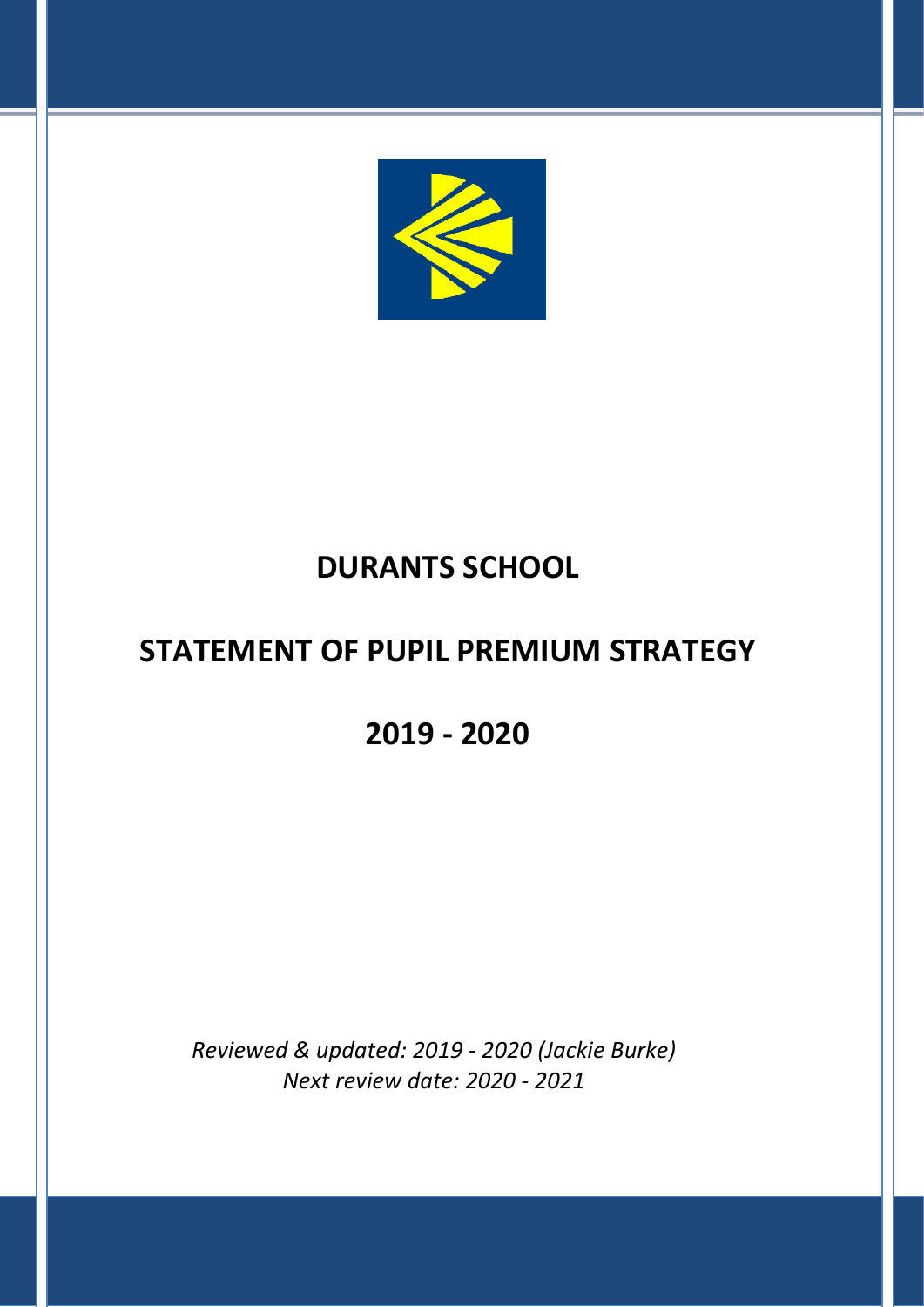| <b>Summary information</b> |                       |                                  |        |                                                |                  |  |  |
|----------------------------|-----------------------|----------------------------------|--------|------------------------------------------------|------------------|--|--|
| School                     | <b>Durants School</b> |                                  |        | Type of SEN (eg.PMLD/SLD/MLD etc.)             | <b>ASD</b>       |  |  |
| <b>Academic Year</b>       |                       | 2018/2019   Total PP budget      | 46,220 | Date of most recent PP Review                  | October 2019     |  |  |
| Total number of pupils     | 124                   | Number of pupils eligible for PP | $-51$  | Date for next internal review of this strategy | <b>July 2020</b> |  |  |

| 2. Attainment at end of Academic Year 2018-2019 |                                                            | 4.                                                                                       |                                                                                     |                                                                                                                                            |
|-------------------------------------------------|------------------------------------------------------------|------------------------------------------------------------------------------------------|-------------------------------------------------------------------------------------|--------------------------------------------------------------------------------------------------------------------------------------------|
|                                                 | Pupils eligible for PP (end of<br>$KS3)$ ) (5 pupils)      | Pupils not eligible for PP (End<br>of KS3)<br>$(14$ Pupils)                              | Pupils eligible for PP (end of<br>$KS4$ ) (11 pupils)                               | Pupils not eligible for PP (End<br>KS4)<br>(7 Pupils)                                                                                      |
| % achieving targets in literacy                 | 20% above expected progress<br>80% expected progress       | 21% above expected progress<br>72% expected progress<br>7% below expected progress       | 17% above expected progress<br>78% expected progress<br>5 % below expected progress | The information for KS4 pupils is a<br>combination of both PP students<br>and non-pp students.                                             |
| % achieving targets in maths                    | 100% expected progress                                     | 21% above expected progress<br>72% below expected progress<br>7% below expected progress | 34% above expected progress<br>66% expected progress                                | Due to change of premises and<br>Transfer of mainframe data, it was<br>not possible to extract specific PP<br>information for this report. |
| % achieving targets in Science                  | 20% above expected progress<br>80% below expected progress | 14% above expected progress<br>79% expected progress<br>50% below expected progress      | 12% above expected progress<br>83% expected progress<br>5% below expected progress  |                                                                                                                                            |

|    | 5. Barriers to future attainment (for pupils eligible for PP) ACADEMIC YEAR 2019/2020                   |  |  |  |  |
|----|---------------------------------------------------------------------------------------------------------|--|--|--|--|
|    |                                                                                                         |  |  |  |  |
|    | In-school barriers                                                                                      |  |  |  |  |
| А. | Pupils affected by autism                                                                               |  |  |  |  |
| В. | The difficulty in safely and appropriately managing the behaviour of our most challenging pupils        |  |  |  |  |
| C. | Sensory Processing Difficulties plus mental health issues that affect pupil's ability to learn in class |  |  |  |  |
|    | <b>External barriers</b>                                                                                |  |  |  |  |
| D. | Parents being able to manage their young people at home                                                 |  |  |  |  |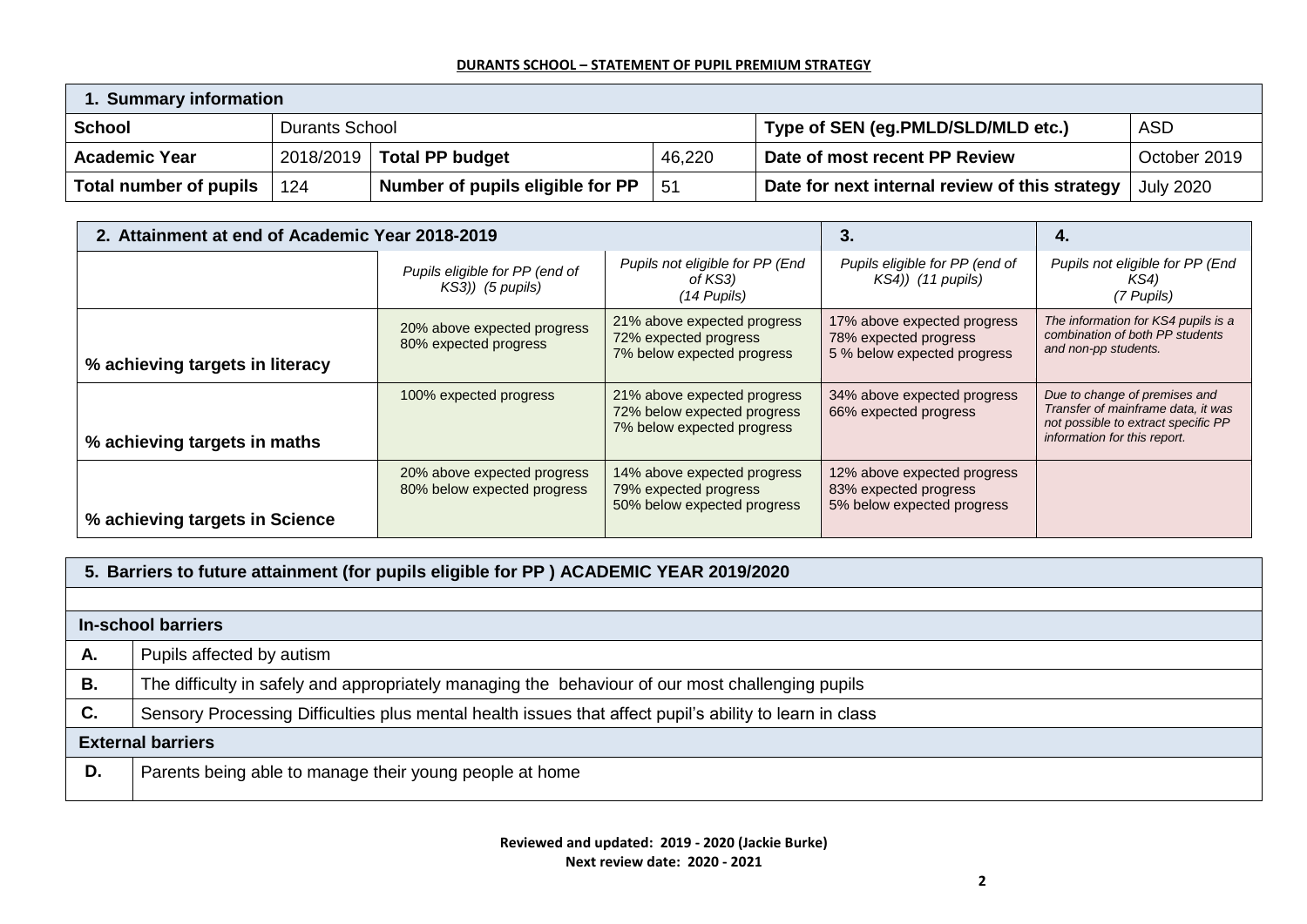| <b>6. Outcomes</b> |                                                                                                                                                                                                                                                                     |                                                                                                                                                                                                                                                                                                        |  |  |  |  |
|--------------------|---------------------------------------------------------------------------------------------------------------------------------------------------------------------------------------------------------------------------------------------------------------------|--------------------------------------------------------------------------------------------------------------------------------------------------------------------------------------------------------------------------------------------------------------------------------------------------------|--|--|--|--|
|                    | Desired outcomes and how they will be measured                                                                                                                                                                                                                      | Success criteria                                                                                                                                                                                                                                                                                       |  |  |  |  |
| Α.                 | Pupils are motivate and inspired to progress despite their autism<br>through access to creative and motivating lessons                                                                                                                                              | Access to high quality creative curriculum including art and music<br>2. Pupils perform in creative subjects at a higher level than they<br>may do in other subjects                                                                                                                                   |  |  |  |  |
| <b>B.</b>          | The school has safe and appropriate strategies in place to ensure<br>pupils are appropriately and safely managed when demonstrating<br>challenging behaviour. PBS (Positive Behaviour Support) has been<br>introduced into the school and is enforced by all staff. | Written policy and good practice in place. All staff aware. All staff<br>appropriately trained in using Approach and PBS<br>2. Parents are aware and understand protocol<br>SLT monitor policy and practice and ensure progress for pupils<br>3.                                                       |  |  |  |  |
| C.                 | Through the use of additional therapeutic support students will be<br>enabled to access more class sessions as they will be support to better<br>regulate themselves                                                                                                | 1. All pupils are assessed and those requiring therapeutic support<br>are identified and attend sessions as appropriate.<br>2. Pupils receiving therapeutic support show good progress in class                                                                                                        |  |  |  |  |
| D.                 | Parents feel supported by the school in managing difficulties they may<br>experience at home.                                                                                                                                                                       | School to support families so that the attendance of PP pupils is<br>the same as non PP pupils.<br>2. The school's family support adviser works closely with those<br>families experiencing difficulties to provide support.<br>3. Translators are provided for EAL families for significant meetings. |  |  |  |  |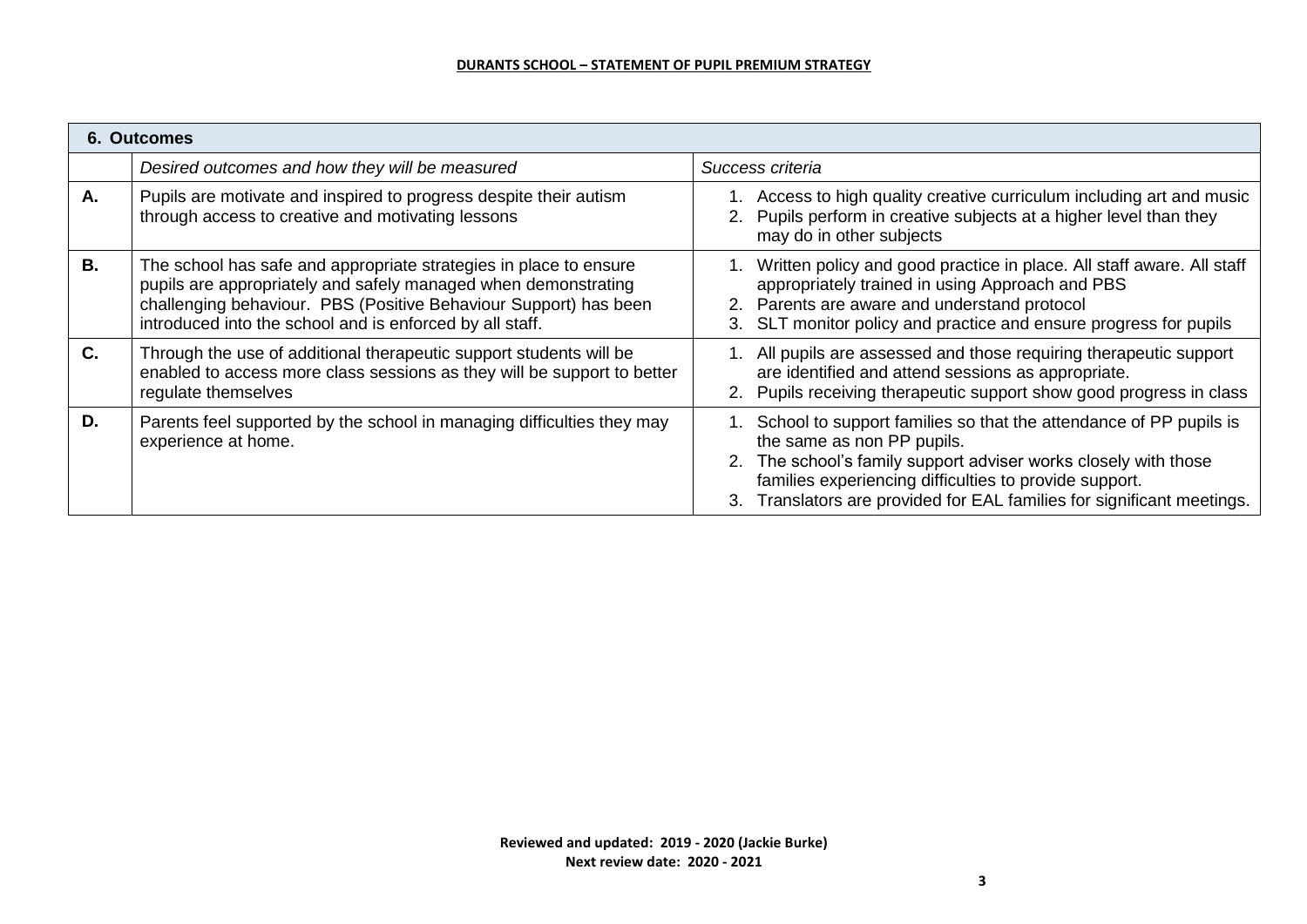| 7. Planned expenditure 2019-2020 £41,140 + £9350 (In year adjustment- July 2019) = £50,490                                                                                                  |                                                                                                                                                                  |                                                                                                                                                                                                      |                                                                                                                                                                                                                                                     |                                                                                                                                                            |                         |                                         |  |
|---------------------------------------------------------------------------------------------------------------------------------------------------------------------------------------------|------------------------------------------------------------------------------------------------------------------------------------------------------------------|------------------------------------------------------------------------------------------------------------------------------------------------------------------------------------------------------|-----------------------------------------------------------------------------------------------------------------------------------------------------------------------------------------------------------------------------------------------------|------------------------------------------------------------------------------------------------------------------------------------------------------------|-------------------------|-----------------------------------------|--|
| Academic year                                                                                                                                                                               |                                                                                                                                                                  |                                                                                                                                                                                                      |                                                                                                                                                                                                                                                     |                                                                                                                                                            |                         |                                         |  |
| The three headings below enable schools to demonstrate how they are using the Pupil Premium to improve classroom pedagogy, provide targeted support<br>and support whole school strategies. |                                                                                                                                                                  |                                                                                                                                                                                                      |                                                                                                                                                                                                                                                     |                                                                                                                                                            |                         |                                         |  |
| i. Quality of teaching for all                                                                                                                                                              |                                                                                                                                                                  |                                                                                                                                                                                                      |                                                                                                                                                                                                                                                     |                                                                                                                                                            |                         |                                         |  |
| <b>Desired outcome</b>                                                                                                                                                                      | <b>Chosen</b><br>action/approach                                                                                                                                 | What is the evidence & rationale for<br>this choice?                                                                                                                                                 |                                                                                                                                                                                                                                                     | How will you ensure it is<br>implemented well?                                                                                                             | <b>Staff</b><br>lead    | When will you review<br>implementation? |  |
| Use creative curriculum to<br>support all learning                                                                                                                                          | Arts Award, Rebound<br>Therapy, Sensory<br>room, Sensory<br>integration                                                                                          | Past experience show how beneficial the creative<br>Planned for and Monitored by<br>approach can impact in a positive way on all our<br>TLR post holders for Art and<br>pupils.<br>Sensory.          |                                                                                                                                                                                                                                                     | CB.<br>SL,<br><b>LM</b>                                                                                                                                    | April 2020<br>Equipment |                                         |  |
| Total budgeted cost<br>£2,740                                                                                                                                                               |                                                                                                                                                                  |                                                                                                                                                                                                      |                                                                                                                                                                                                                                                     |                                                                                                                                                            |                         |                                         |  |
| ii. Targeted support                                                                                                                                                                        |                                                                                                                                                                  |                                                                                                                                                                                                      |                                                                                                                                                                                                                                                     |                                                                                                                                                            |                         |                                         |  |
| <b>Desired outcome</b>                                                                                                                                                                      | <b>Chosen</b><br>action/approach                                                                                                                                 | What is the evidence & rationale<br>for this choice?                                                                                                                                                 | How will you ensure it is<br>implemented well?                                                                                                                                                                                                      |                                                                                                                                                            | <b>Staff</b><br>lead    | When will you review<br>implementation? |  |
| Our most challenging pupils are<br>safely and appropriately<br>supported and can be<br>maintained in our school                                                                             | Expert advice to ensure<br>appropriate and robust<br>systems are well<br>monitored and adhered<br>to. All staff trained with<br><b>PBS</b>                       | Various PP pupils present with extremely<br>challenging behaviour which require extra<br>staff to manage difficult situations effectively<br>and safely. Staff fully aware of the PBS<br>strategies. | Ensure agreed protocols are in place<br>and adhered to. Staff refreshed on<br>PBS training, parents know about the<br>systems and senior leaders and Lead<br>PBS trainer (released & covered from<br>teaching 2 days a week) monitor the<br>system. |                                                                                                                                                            | Head<br>teacher<br>SC   | April 2020<br>13,000 - staff            |  |
| Training / courses                                                                                                                                                                          | Provision of:<br>Mental health training,<br>Wellbeing :-<br>mindfulness /Yoga /<br>Rebound therapy.<br>RSE guidelines<br>Coaching, Healthy<br>Eating and similar | As well as PBS, other strategies are put in<br>place to ensure a holistic approach is used to<br>manage difficult situations                                                                         |                                                                                                                                                                                                                                                     | Staff to attend relevant courses /<br>training and then pass that information<br>on to all staff to ensure continuity of<br>training throughout the school | Deputy<br>Head          | £9,350                                  |  |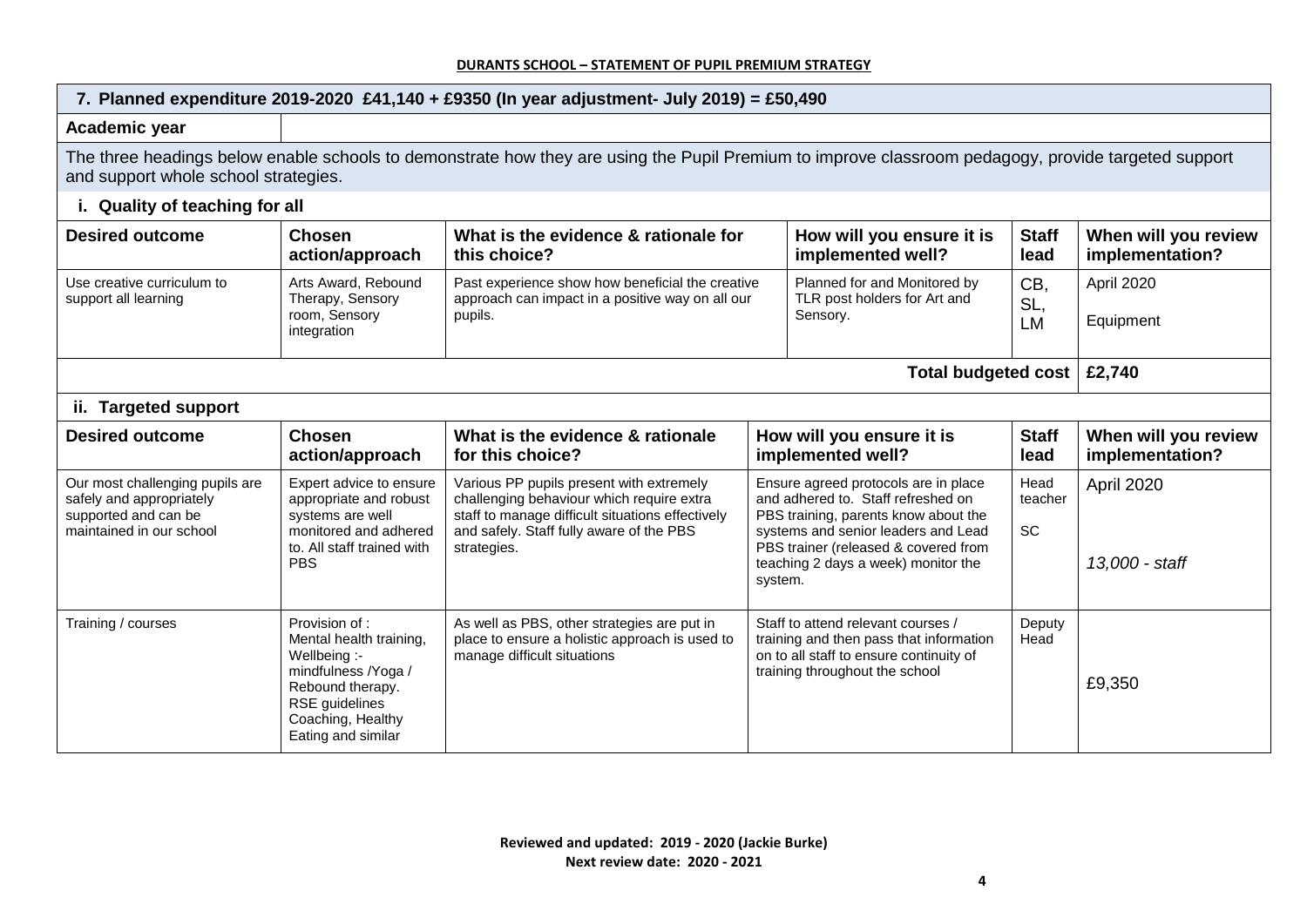| Pupils are able to self-regulate,<br>enabling them to access lessons<br>on a more frequently.                           | Provision of therapies,<br>including music, OT,<br>drama, rebound<br>therapy and sensory<br>water activities | Previous experience has shown that pupils<br>involved in therapeutic support are more able<br>to overcome behavioural /sensory issues and<br>self-regulate on a more regular basis.                     | Ongoing planning and monitoring<br>through the use of MAWS and progress<br>meetings                              | Deputy<br>Head              | April 2020<br>OT 10k<br>Music 10k       |  |  |  |
|-------------------------------------------------------------------------------------------------------------------------|--------------------------------------------------------------------------------------------------------------|---------------------------------------------------------------------------------------------------------------------------------------------------------------------------------------------------------|------------------------------------------------------------------------------------------------------------------|-----------------------------|-----------------------------------------|--|--|--|
|                                                                                                                         | <b>Total budgeted cost</b><br>£42,350                                                                        |                                                                                                                                                                                                         |                                                                                                                  |                             |                                         |  |  |  |
| iii. Other approaches (including links to personal, social and emotional wellbeing)                                     |                                                                                                              |                                                                                                                                                                                                         |                                                                                                                  |                             |                                         |  |  |  |
| <b>Desired outcome</b>                                                                                                  | <b>Chosen</b><br>action/approach                                                                             | What is the evidence & rationale for<br>this choice?                                                                                                                                                    | How will you ensure it is<br>implemented well?                                                                   | <b>Staff</b><br>lead        | When will you review<br>implementation? |  |  |  |
| To support our most vulnerable<br>parents who struggle to manage<br>their children at home to be able<br>to cope better | Use of Family Support<br>Adviser to support<br>these parents                                                 | We are regularly supporting these families already<br>and we are aware that the social and emotional<br>well-being of the students suffers too when their<br>parents are not able to manage effectively | Support the FSA in their work to<br>ensure that the most vulnerable<br>families are identified and<br>supported. | Deputy<br>Head<br><b>SH</b> | April 2020                              |  |  |  |
| Total budgeted cost   £5,400                                                                                            |                                                                                                              |                                                                                                                                                                                                         |                                                                                                                  |                             |                                         |  |  |  |

| 8. Review of expenditure<br>£37,400 + £8,800 = Total £46,220<br>2018-2019 |                                     |                                                                                                                                 |                                                                              |                                      |  |  |  |  |
|---------------------------------------------------------------------------|-------------------------------------|---------------------------------------------------------------------------------------------------------------------------------|------------------------------------------------------------------------------|--------------------------------------|--|--|--|--|
| <b>Previous Academic Year</b>                                             |                                     |                                                                                                                                 |                                                                              |                                      |  |  |  |  |
|                                                                           | i. Quality of teaching for all      |                                                                                                                                 |                                                                              |                                      |  |  |  |  |
| <b>Desired outcome</b>                                                    | <b>Chosen</b><br>action/approach    | <b>Estimated impact:</b> Did you meet the<br>success criteria? Include impact on<br>pupils not eligible for PP, if appropriate. | <b>Lessons learned</b><br>(and whether you will continue with this approach) | <b>Cost</b>                          |  |  |  |  |
| Use of creative<br>curriculum to support all<br>learning                  | Arts award, singing<br>and drumming | Our experience previously demonstrated how this<br>creative approach has real impact of on pupils<br>learning and performance   | Planned for and Monitored by TLR post holders for art and<br>music           | Arts 1k<br>Singing 5k<br>Drumming 3k |  |  |  |  |
|                                                                           |                                     |                                                                                                                                 |                                                                              |                                      |  |  |  |  |
| <b>Targeted support</b><br>н.                                             |                                     |                                                                                                                                 |                                                                              |                                      |  |  |  |  |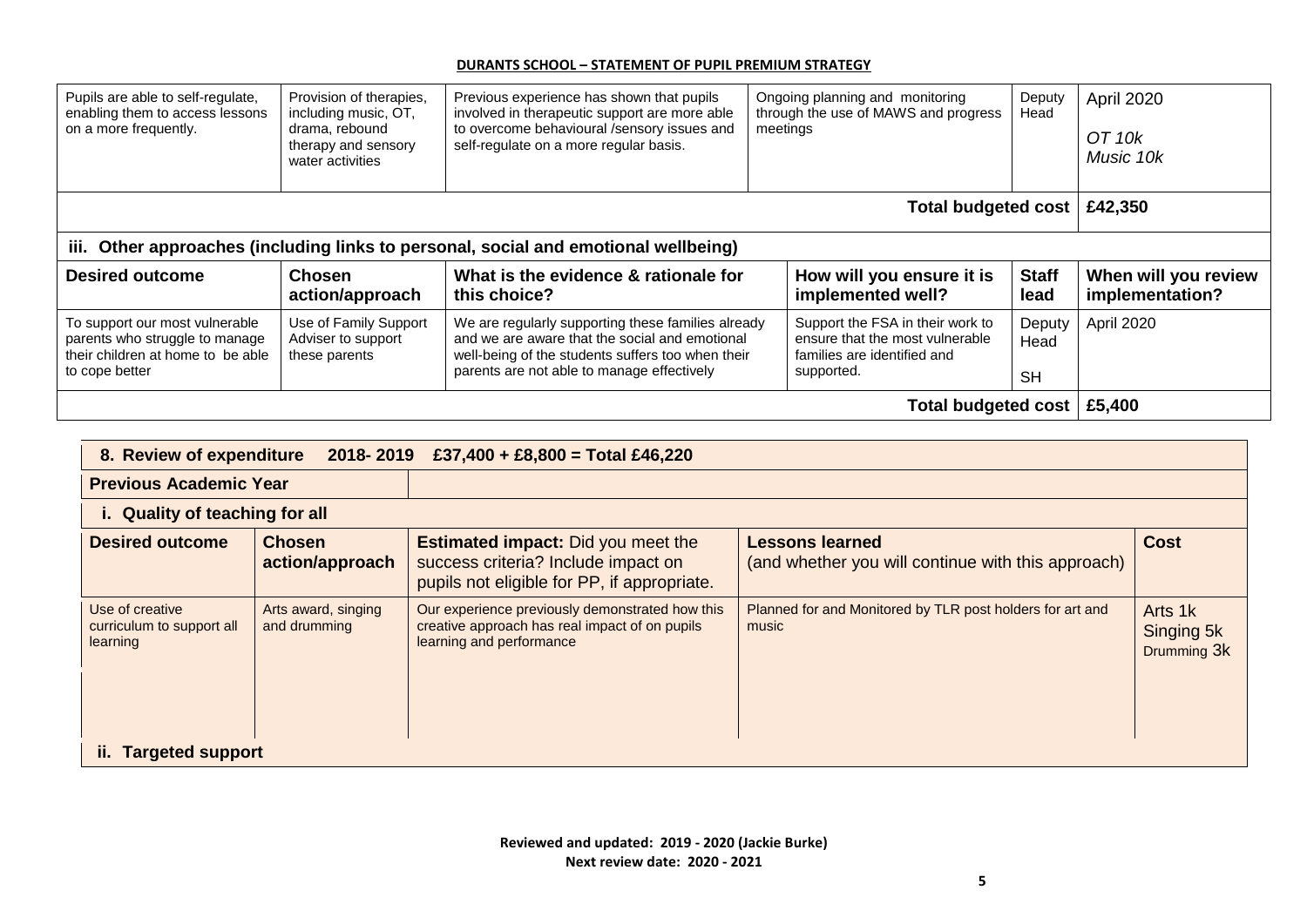| <b>Desired outcome</b>                                                                                                                                  | <b>Chosen</b><br>action/approach                                                                                                        | <b>Estimated impact:</b> Did you meet the success<br>criteria? Include impact on pupils not eligible for<br>PP, if appropriate.                                                                                          | <b>Lessons learned</b><br>(and whether you will continue with this approach)                                                                                                                                                                                                     | <b>Cost</b>                     |
|---------------------------------------------------------------------------------------------------------------------------------------------------------|-----------------------------------------------------------------------------------------------------------------------------------------|--------------------------------------------------------------------------------------------------------------------------------------------------------------------------------------------------------------------------|----------------------------------------------------------------------------------------------------------------------------------------------------------------------------------------------------------------------------------------------------------------------------------|---------------------------------|
| Our most challenging<br>pupils are safely and<br>appropriately supported<br>and can be maintained in<br>our school. Introduction<br>of CPOMS- software. | Use expert advice to<br>ensure appropriate<br>and robust systems<br>that are well<br>monitored. New TLR<br>for PBS. CPOMS<br>introduced | Many PP pupils present with extremely<br>challenging behaviour which is difficult to manage<br>safely. Many of these are PP pupils.<br>CPOMS can give a clear history of incidents and<br>reports per pupil.             | All staff trained on how to use the new system. The system is<br>a good record of recording pupils' challenging behaviour as<br>well as other behaviours in chronological order showing a<br>clear history for each pupil recorded.                                              | OT 10k<br>Music 10k<br>Dance 7k |
|                                                                                                                                                         |                                                                                                                                         |                                                                                                                                                                                                                          |                                                                                                                                                                                                                                                                                  |                                 |
|                                                                                                                                                         |                                                                                                                                         | iii. Other approaches (including links to personal, social and emotional wellbeing)                                                                                                                                      |                                                                                                                                                                                                                                                                                  |                                 |
| <b>Desired outcome</b>                                                                                                                                  | <b>Chosen</b><br>action/approach                                                                                                        | <b>Estimated impact:</b> Did you meet the success<br>criteria? Include impact on pupils not eligible for<br>PP, if appropriate.                                                                                          | <b>Lessons learned</b><br>(and whether you will continue with this approach)                                                                                                                                                                                                     | <b>Cost</b>                     |
| Pupils to be able to self-<br>regulate and so better<br>access lessons                                                                                  | Provision of therapies<br>inluding music, OT<br>and drama                                                                               | Our previous experience shows how pupils can<br>self-regulate better and overcome sensory issues<br>that affects their learning therapeutic support                                                                      | Although costly this service ensures our families and enabled<br>to manage their young people at home. An essential service                                                                                                                                                      | 4,536k                          |
| To support our most<br>vulnerable parents who<br>struggle to manage their<br>children at home to be<br>able to cope better                              | Use of Family<br><b>Support Adviser to</b><br>support these<br>parents.                                                                 | We support these families on a regular basis to<br>ensure the emotional well-being of the students'<br>catered for. We also support EAL families and<br>ensure they have the correct support outside of<br>school hours. | This is a costly service but an essential one. Over the years<br>we have found that in order to support our very vulnerable<br>students, we also need to support their families by giving the<br>support necessary to effectively manage their child in the<br>home environment. | 5,684k                          |
|                                                                                                                                                         |                                                                                                                                         |                                                                                                                                                                                                                          | Total budgeted cost                                                                                                                                                                                                                                                              | £46,220                         |